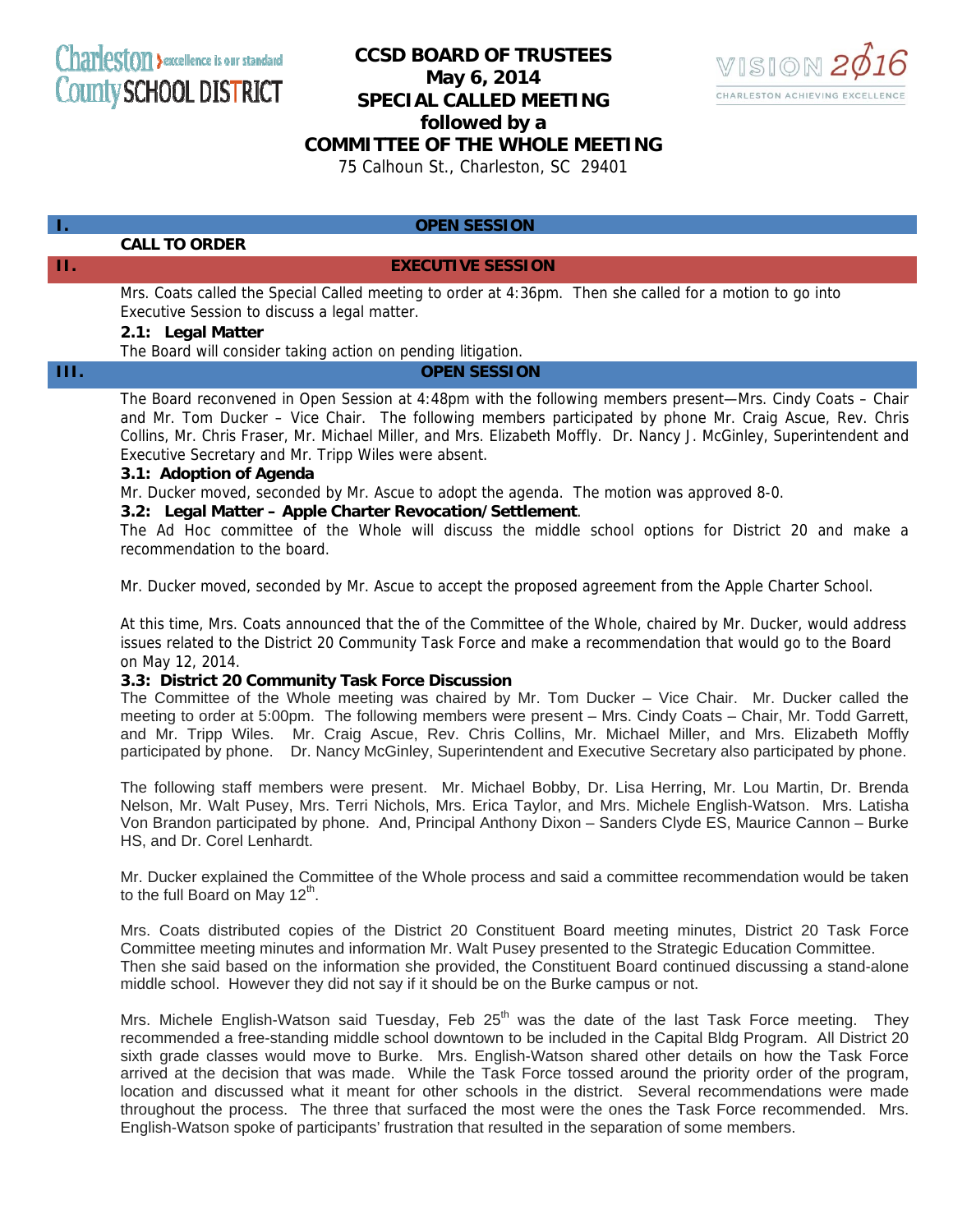Mr. Ducker said initially he was a proponent of the K-8 option. However, after Mr. Pusey's presentation, he was open to other options. He spoke of a recommendation made during an earlier meeting with Mr. Miller, Mr. Edward Jones, and Mr. Peter Lawrence.

Mr. Garrett said he attended a meeting in January or February that approximately 100 community members attended. He thought the recommendation made at that time was the final recommendation. Mrs. English-Watson said that was the night they shared a survey of the community for input. That was a public meeting for community participation. The results of the survey were included in the initial report she made to the Board. Some parents used hard copies, others did the survey electronically.

Mr. Bobby said Mr. Walt Pusey shared four different scenarios. Regardless to how it is sliced, unless every student attending District 20 schools are sent back to their home schools, there wouldn't be enough space to accommodate all students in K-8 programs.

During Mr. Pusey's overview of District 20 enrollment, Mr. Garrett pointed out an error in the enrollment number for James Simons. Mr. Lewis said while J Simons has an attendance zone but it's a district magnet.

Mr. Pusey continued sharing the enrollment information young students residing in District 20; non-district students attend District 20 schools, and the number District 20 students that attend schools in other districts. Mr. Lewis said that number was large because of performance issues both African Americans and Caucasians have chosen to transfer out of the district. However, the number of students leaving and those coming in are similar. There is a lot of movement going on in District 20.

Mr. Lewis said the Charleston County School of Math and Science School was established because of the need to have a good middle school downtown. Since the district didn't address it, the charter did. There are only 8% District 20 students at that school. It's a long-term continuity purpose that hasn't gotten be addressed.

Mr. Pusey said the assumption is that there would be no changes in enrollment. Therefore, the focus is on Memminger, Mitchell, and S. Clyde because the other District 20 schools are specialty schools. The Mitchell facility is the oldest and it was designed before the education specifications were enforced. The school was built in the late 80s is three story building. The recently built Sanders Clyde facility was constructed with middle school classes. S. Clyde was built for 500 for students in E. Childhood through grade 8. Therefore, smaller classes would not make a difference.

Mrs. Coats asked why Memminger wasn't built as a K-8 facility. Mr. Lewis said because there was no consensus from the Board to build it that way. Middle schools at that time were violent and a lot of the urban schools moved away from K-8 because they couldn't afford it. At the time when it was done, the district was desperate for solutions because nothing was working. The circumstances were different and there were crime in schools at that time. Different administration was in place at that time. There were even questions about keeping S. Clyde with the crime rate issues and flooding. The community supported the school and the building of S. Clyde has been positive. The community supported the school.

Mrs. Coats said she is looking for consistency with school size. Dr. McGinley said in hindsight it seems inconsistent. However, with S. Clyde, the school was failing and Memminger was making progress. It was on the heel of the closure of Rivers Middle. It seemed to be a good idea at that time and a trend used by major cities that had issues in MS. When Memminger was rebuilt, the district was in a different place at that time and 7-12 grade programs had already been established and successful. The cost of having MS and HS faculty was also a factor. S. Clyde recommendation was made to keep students safe.

Mr. Pusey said Title I schools receives extra funds that was used to purchase additional teachers. If more kids are assigned to a classroom, that would not work because 29 desks could not fit into classrooms at Mitchell. The scenario of having 256 students in a school with one teacher per class was explored.

Mrs. Coats suggested looking at data of the number of students residing in District 20, without increased students in classrooms. She asked what would happen. Mr. Pusey shared the enrollment assumptions to include students from other districts and said it would be difficult to add  $7<sup>th</sup>$  and  $8<sup>th</sup>$  to each school. Also, the space configuration is not there. There are core basic classrooms that would not accommodate the needs of students in  $8<sup>th</sup>$  grade. Due to program issues, many students opt to attend schools elsewhere. Mr. Lewis said the analysis was reviewed and different scenarios were considered. The math would work if all the District 20 schools configured for K-8.

Mrs. Coats asked about enrollment numbers for District 20 students residing in the District. Mr. Lewis said students attending private schools would not impact the decision. It is necessary to only look at the students that attend public schools. Mrs. Coats asked for the live in and attend out data.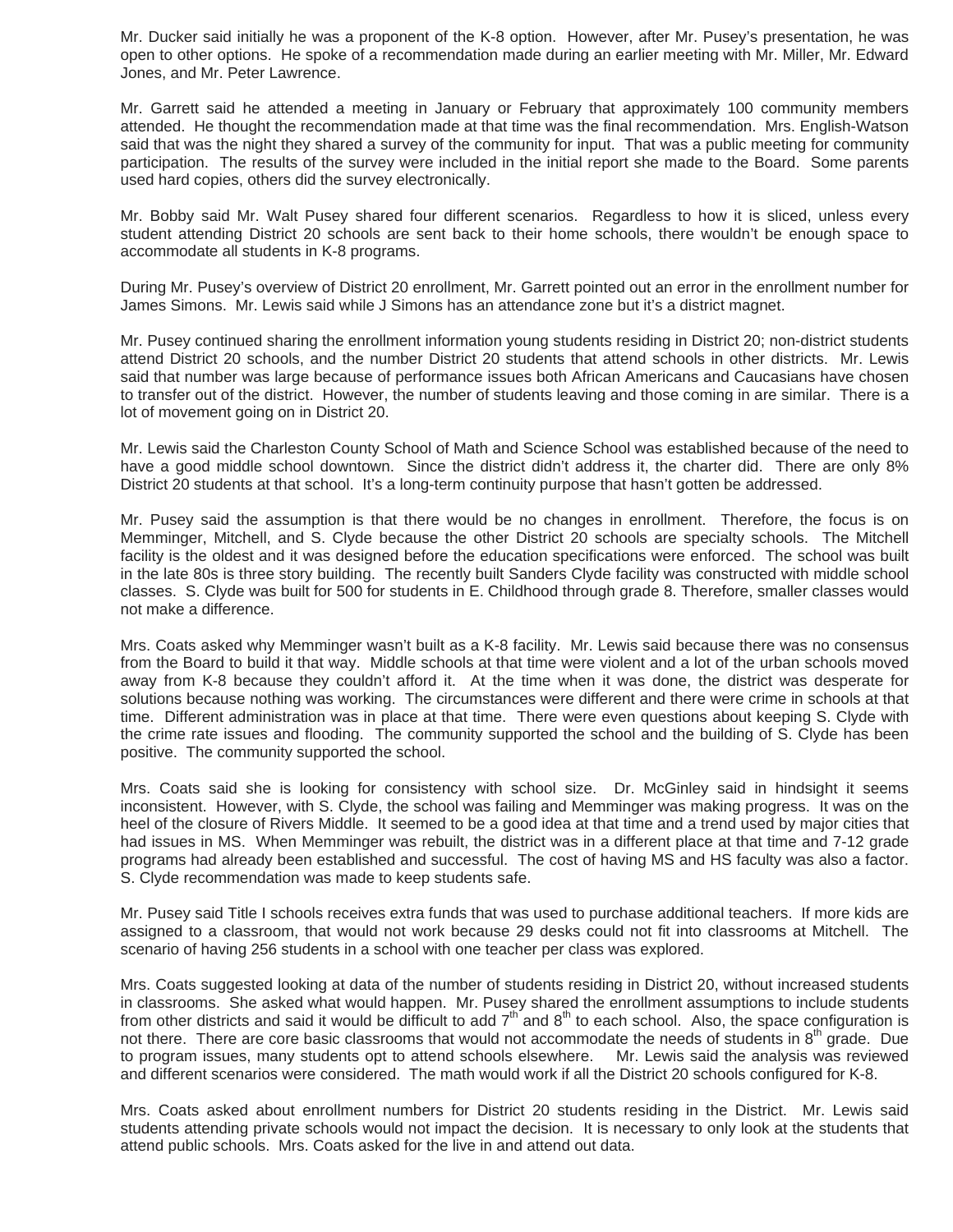Mr. Garrett said he understood the numbers. To run failing schools is costly. There are segregated minority schools. Parents that could transfer children out do transfer them out. It is expensive to run schools when the results are not the same. Results at segregated schools are much lower. Mr. Garrett shared the statistics and said the expensive situations reveal poor results. He asked Dr. McGinley if parents trust to send their children to the schools. He asked her recommendation to reach the needed results in five year. He said 30% residents attend other schools. Dr. McGinley said there has been an exodus of middle school students and students at other levels. Schools have been racially unbalanced except for Buist. Now progress is being made with the Montessori program at James Simons. She said a stand-alone middle school is what she recommends and it is what the parents have been asking for. The Senior Leadership Team spoke about it last week. The plan is to move middle school students from Burke to the Rhett facility. There they would have exposure to an advanced program. She also supports that S. Clyde shouldn't be dismantled since they are showing strong academic gains. However, Sanders Clyde is not the solution. A K-8 program at Memminger would be problematic because there is no room. A K-8 at Mitchell could not be done unless a separate building is built. The community wants a standalone program separated from Burke similar to Mt. Pleasant and what is planned for District 10. She wants to accomplish with dignity and respect. S. Clyde has shown strong results with the MS program. She said if parents in D20 want to keep their kids in K-8 that's fine. The stand along middle program could be done without S. Clyde.

Mr. Garrett said he has heard from the Superintendent and Principals. The K-8 program is a short term temporary solution. He said if it achieves what is needed he would support it. Dr. McGinley said it is a short term temporary solution that wouldn't work in three years. She said elementary certification would not provide the academic MS experience that is needed. MS students need the transition experience in a MS setting. She served as principal at a middle and high school levels. The members of the District 10 Task Force with Mr. Paul Padron and Mrs. Mary Runyon are serious working to sell the middle school in the West Ashley area. That's what needs to happen in District 20. However, that can't happen by August 2014. But could happen in August 2015.

Mr. Ascue said he supports the stand-alone middle school. However, he doesn't want to rush through it. He wants the community to weigh in to get more support for it.

Mr. Lewis said the area has transitioned in District 20. He spoke about the development taking place in Burke's back yard. He said folks will want to get into school that would help students link up with MUSC. He wants to build a program that the community would benefit from.

Mr. Wiles said since his tenure he has seen all the things that cost money. He asked if there is money to do all of what was being requested. Mr. Garrett concluded that there was enough space at Burke.

Mr. Ducker asked Mr. Martin to share the recommendation made at the meeting held earlier with Mr. Michael Miller, Mr. Lou Martin, Mr. Edward Jones, Mr. Tony Lewis and Mr. Peter Lawrence. Mr. Martin shared the following:

#### **Beginning 2014 - 2015**

1. 6th grade from Memminger and Mitchell will move to Burke Middle School beginning 2014 - 2015.

2. Burke Middle School will remain as part of the 6 - 12 Burke MSHS for 2014 - 2015.

3. S-C parents in grades 6, 7, and 8 will have the option of transferring to Burke for 2014 - 2015 - the County Board will facilitate this transfer process.

4. The Burke Middle School Curriculum will include an Advanced Studies Program (Haut Gap Model) in addition to a standard curriculum for implementation in 2014 - 2015.

5. Summer programs will be implemented for grades 6 - 8.

6. Dr. Lenhardt will initiate a marketing plan for the dissemination of the middle school curriculum to stakeholders in the community.

#### **Beginning 2015 -2016**

1. The Burke Middle School at the Rhett Campus will be a 6 - 8 stand alone middle school with a separate BEDS code and disconnected for the Burke High School.

2. Sanders - Clyde grades 6, 7, and 8 will move to the Burke Middle School at the Rhett Building.

3. The County Board will consider following successful adoption of the tax referendum and potentially construct a new building for the Burke Middle School.

4. For 2015 - 2016 the County Board will sustain the funding for Burke High School as it existed for 2014 - 2015.

Mrs. Coats said the intent is to not operate two MS programs and pull Sanders Clyde in the following year. Mrs. Coats said the decision is based on what would produce the best quality education.

Dr. McGinley said the S. Clyde population is 99% poverty and because of needs there is a difference. She asked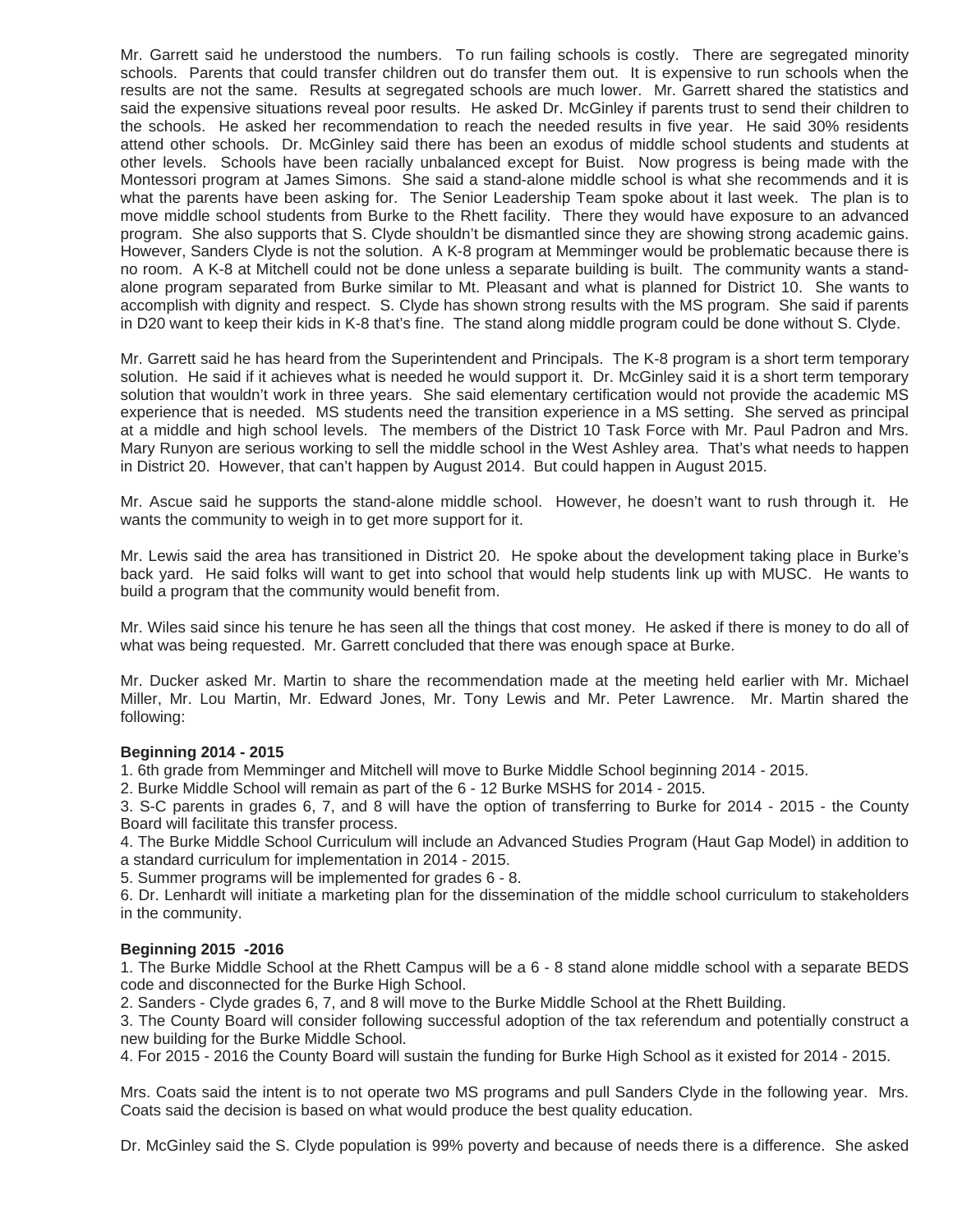the board to consider that one size may not fit all. Parents could have the option of sending their children there or not. The Board has been good with extending input to parents. She would like to see that happen at S. Clyde and learn if they are satisfied with the K-8 program.

Mrs. Coats said if two K-8 schools were downtown, they would still land in the same  $9<sup>th</sup>$  grade class.

Note: Mr. Garrett left the meeting at 6:16pm. However, he called in at that time.

Dr. McGinley said a comprehensive of the middle school program that offers wrap around services to a high poverty group. Mrs. Coats said they have the same situation in N. Charleston.

Mr. Miller who participated by phone earlier arrived at 6:18pm. Mr. Garrett said he would move to approve a motion to postpone decision on moving the students at Sanders Clyde prior to 2015.

Mr. Miller said the Board has to address the issue of race in District 20 schools. There has always been an issue with race in District 20. There are only two good schools in District 20, Charleston Development Academy and Buist. However, only African Americans attend Charleston Development Academy. So they may not be comfortable sending their students there. He suggested the elephant in the room be addressed. Must ask why parents aren't sending students to schools that are performing in District 20. McGinley agreed that District 20 schools have been segregated. She was at J. Simons and Memminger ribbon cutting and those are starting to reflect the racial composition of individuals living in District 20. She said College of Charleston parents are sending their children there. Those schools are on the move. Changes come with improvement in what is being offered. She suggested it be done strategically similar to what was done at H. Gap. She said it could happen. There is an influx of those that came from integrated schools up north where students go to school together and play together. As recommended by Mr. Garrett, she attended a soccer game and saw racially integrated sports team. If kids are playing together, why can't they go to school together?

Mr. Lewis said Charleston Charter School of Math and Science is concerned that it is as much a class issue as it is a race issue.

Mr. Ascue said the door-to-door approach is needed to sell the academically rigorous program that has something for everyone. He suggested it not be rushed because it is not the same Jim Crowe South. The District must force the change with academically rigorous programs. He said the process should be slowed down. Mrs. Coats agreed with Mr. Ascue. She said the wrap-around services are necessary for poverty students and it is not a rushed project because it has been in motion for 24 months. Mr. Ducker said the provision of the proposal is to do a marketing program. It may not be successful if she is saying it may be done. She must be able to say it will be done. Mr. Miller said it should be moved at light speed. He said he worked with staff on the West Ashley merger. Implementing part of it in August is not too fast when the D10 project is moving ahead.

Mr. Ascue said he may have used the wrong term when he mentioned rushing the project. But the dynamics are different downtown from West Ashley. He wants someone to ask what the school should look like. Mr. Ducker said Dr. Lenhardt is only waiting on a Board directive to proceed.

Mr. Lewis said from a staff perspective, there is a lot on the district's plate. If a project hasn't gotten started, it may not happen. He said H. Gap and West Ashley projects are the results of deliberate projects. Staff could not make it happen quickly. If considered, the Board would be planning for failure.

Mr. Garret said the program should be sold to the community beforehand because teacher contracts went out April  $15<sup>tn</sup>$ . Moving 6<sup>th</sup> grade now is okay. However, the other part shouldn't be determined. Mrs. Coats said the Board has a tendency of changing the plans. Mr. Miller said there could potentially be five new members in November.

Mr. Ducker said the community is tired of "the can being kicked". They want a decision from the Board. Mrs. Coats said a commitment should be made now. The only thing that could happen is putting the 6<sup>th</sup> grade at Rhett.

Mr. Garrett moved, seconded by Mr. Ascue to make a recommendation to the full Board to implement a standalone middle school that would open August 2015 at the Rhett facility. The middle school would start with 6th grade middle school students from Memminger and Mitchell. Parents at S. Clyde would be allowed to make a voluntary transfer decision if they chose to move a student to the stand alone middle school.

Dr. McGinley suggested the Board make a stronger statement by asking staff take concrete steps by doing the following

- Apply for MS Beds Code

- Establish a Project Team to plan for a program that mirrors the one in the West Ashley area and bring a report